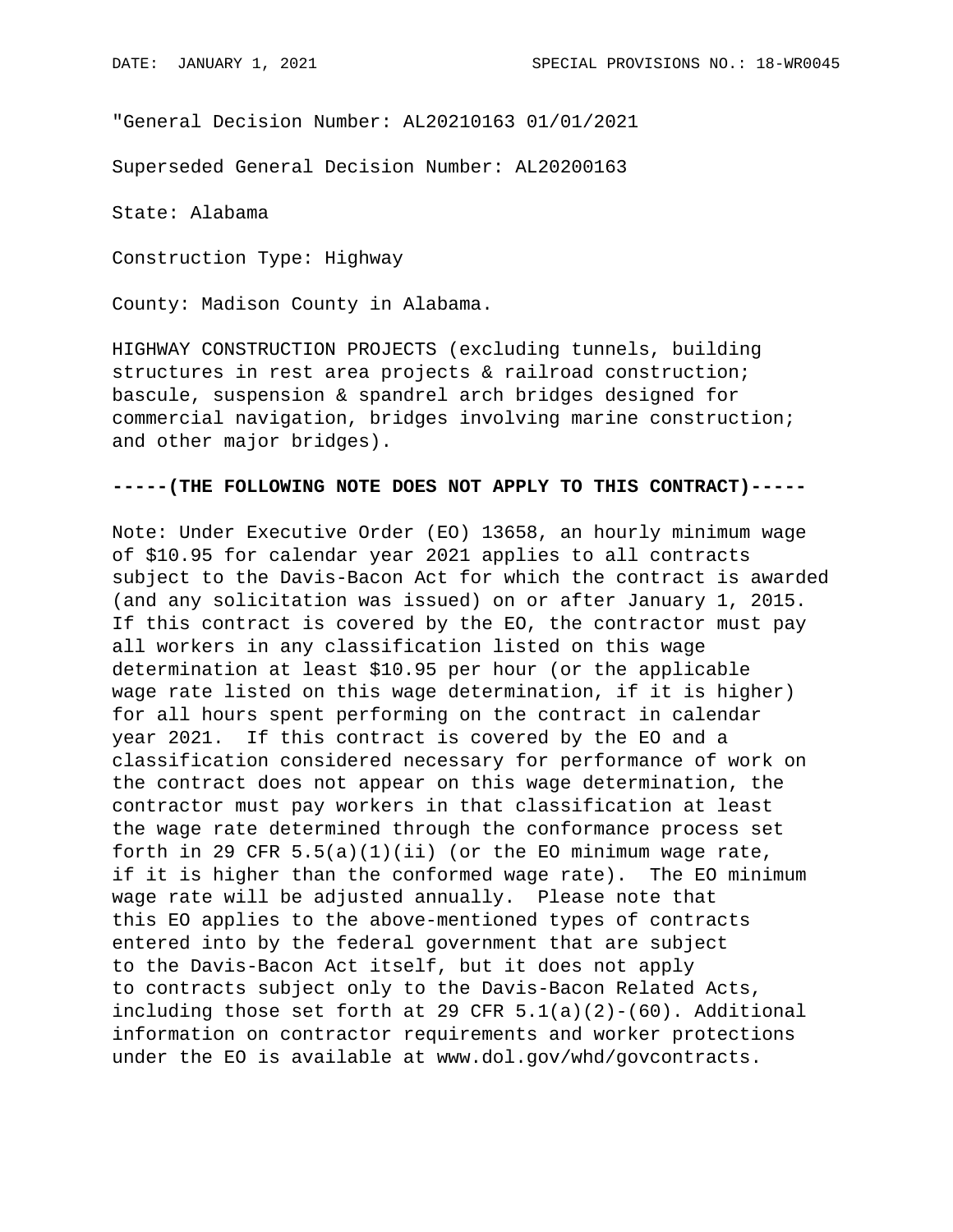Modification Number Publication Date<br>0 01/01/2021 0 01/01/2021

ELEC0505-001 09/01/2019

|                         | Rates | Fringes |  |
|-------------------------|-------|---------|--|
| ELECTRICIAN\$ 27.34     |       | 3%+8.61 |  |
| SUAL2019-042 11/13/2019 |       |         |  |

|                                                                      | Rates | Fringes |
|----------------------------------------------------------------------|-------|---------|
| CEMENT MASON/CONCRETE FINISHER\$ 15.70                               |       | 0.00    |
| FORM WORKER\$ $14.27$                                                |       | 0.00    |
| HIGHWAY/PARKING LOT STRIPING:<br>Operator (Striping Machine)\$ 20.94 |       | 0.00    |
| HIGHWAY/PARKING LOT STRIPING:<br>Truck Driver (Line Striping         |       |         |
| $True k)$ \$ 14.55                                                   |       | 0.00    |
| IRONWORKER, REINFORCING\$ 18.02                                      |       | 0.00    |
| IRONWORKER, STRUCTURAL\$ 22.40                                       |       | 0.00    |
| LABORER GRADE CHECKER\$ 14.89                                        |       | 0.00    |
| LABORER: Asphalt, Includes<br>Raker, Shoveler, Spreader and          |       |         |
| Distributor\$ 13.15                                                  |       | 0.23    |
| LABORER: Common or General\$ 12.94                                   |       | 0.00    |
| LABORER: Mason Tender -                                              |       |         |
| Cement/Concrete\$ 13.76                                              |       | 0.00    |
| LABORER: Pipelayer\$ 13.19                                           |       | 0.00    |
| LABORER: Erosion Control\$ 10.57                                     |       | 0.00    |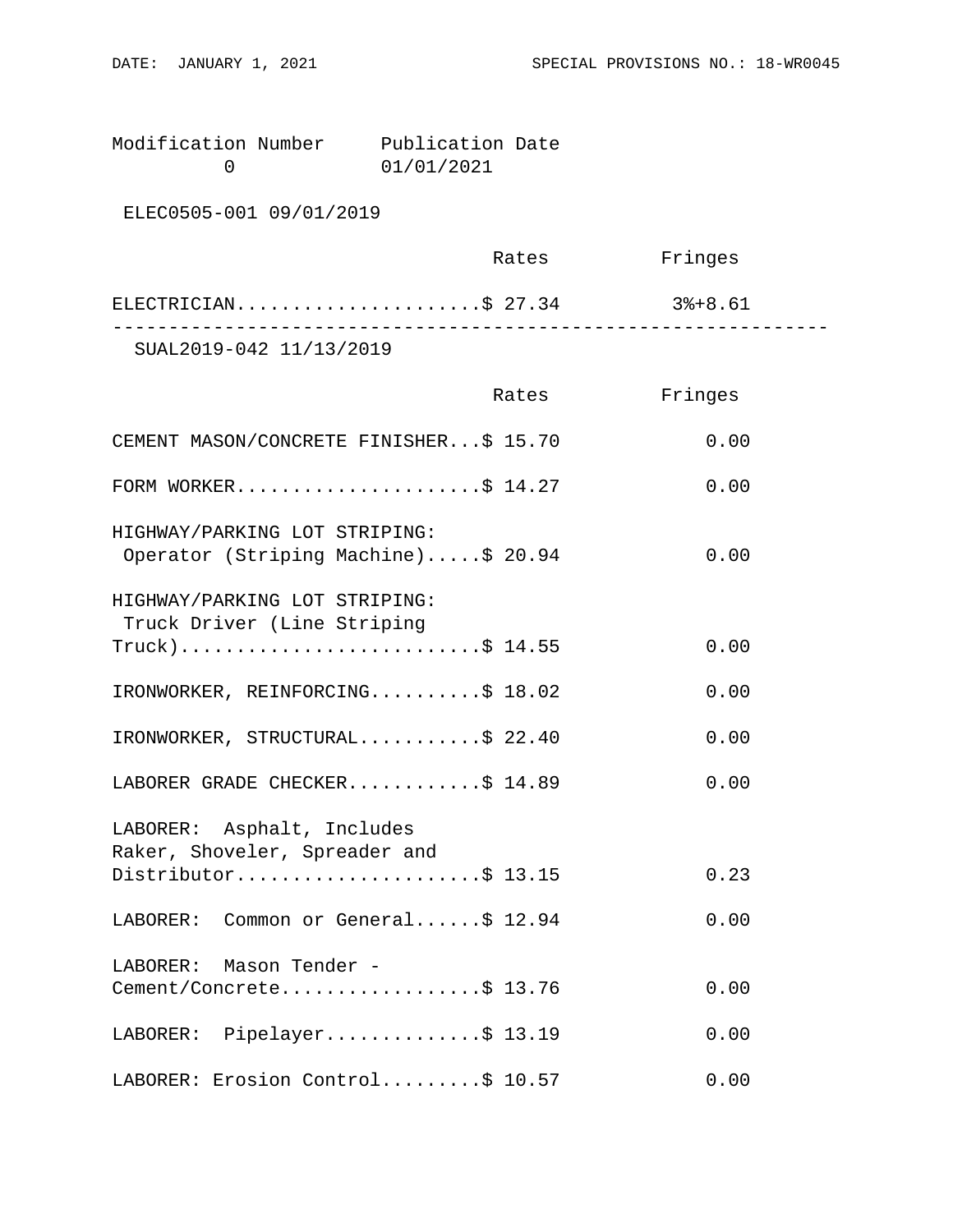|                                    | OPERATOR: Asphalt Spreader\$ 16.02                            | 0.00  |
|------------------------------------|---------------------------------------------------------------|-------|
| OPERATOR:                          | Backhoe/Excavator/Trackhoe\$ 16.55                            | 0.00  |
|                                    | OPERATOR: Bobcat/Skid<br>Steer/Skid Loader\$ 13.88            | 0.00  |
| OPERATOR:                          | $\texttt{Broom}/\texttt{Sweeper} \dots \dots \dots \$ 13.11   | 0.00  |
|                                    | OPERATOR: Bulldozer\$ 16.72                                   | 0.00  |
| OPERATOR:                          | Crane\$ 23.49                                                 | 0.00  |
| OPERATOR:                          | Drill\$ 26.73                                                 | 11.25 |
| OPERATOR:                          | Grader/Blade $$16.88$                                         | 0.00  |
|                                    | OPERATOR: Loader\$ 16.11                                      | 0.00  |
|                                    | OPERATOR: Material Transfer<br>Vehicle\$ 16.60                | 0.00  |
|                                    | OPERATOR: Mechanic\$ 21.23                                    | 0.00  |
|                                    | OPERATOR: Milling Machine\$ 14.76                             | 0.00  |
|                                    | OPERATOR: Oiler\$ 16.83                                       | 0.00  |
|                                    | OPERATOR: Paver (Asphalt,<br>Aggregate, and Concrete)\$ 16.43 | 0.00  |
|                                    | OPERATOR: Roller\$ 16.35                                      | 0.00  |
|                                    | OPERATOR: Scraper\$ 13.30                                     | 0.00  |
|                                    | PAINTER (Brush and Roller)\$ 15.97                            | 1.27  |
|                                    | TRAFFIC CONTROL: Flagger\$ 11.48                              | 0.00  |
| TRAFFIC CONTROL:<br>Laborer-Cones/ |                                                               |       |
| Barricades/Barrels -               | Setter/Mover/Sweeper\$ 10.57                                  | 0.00  |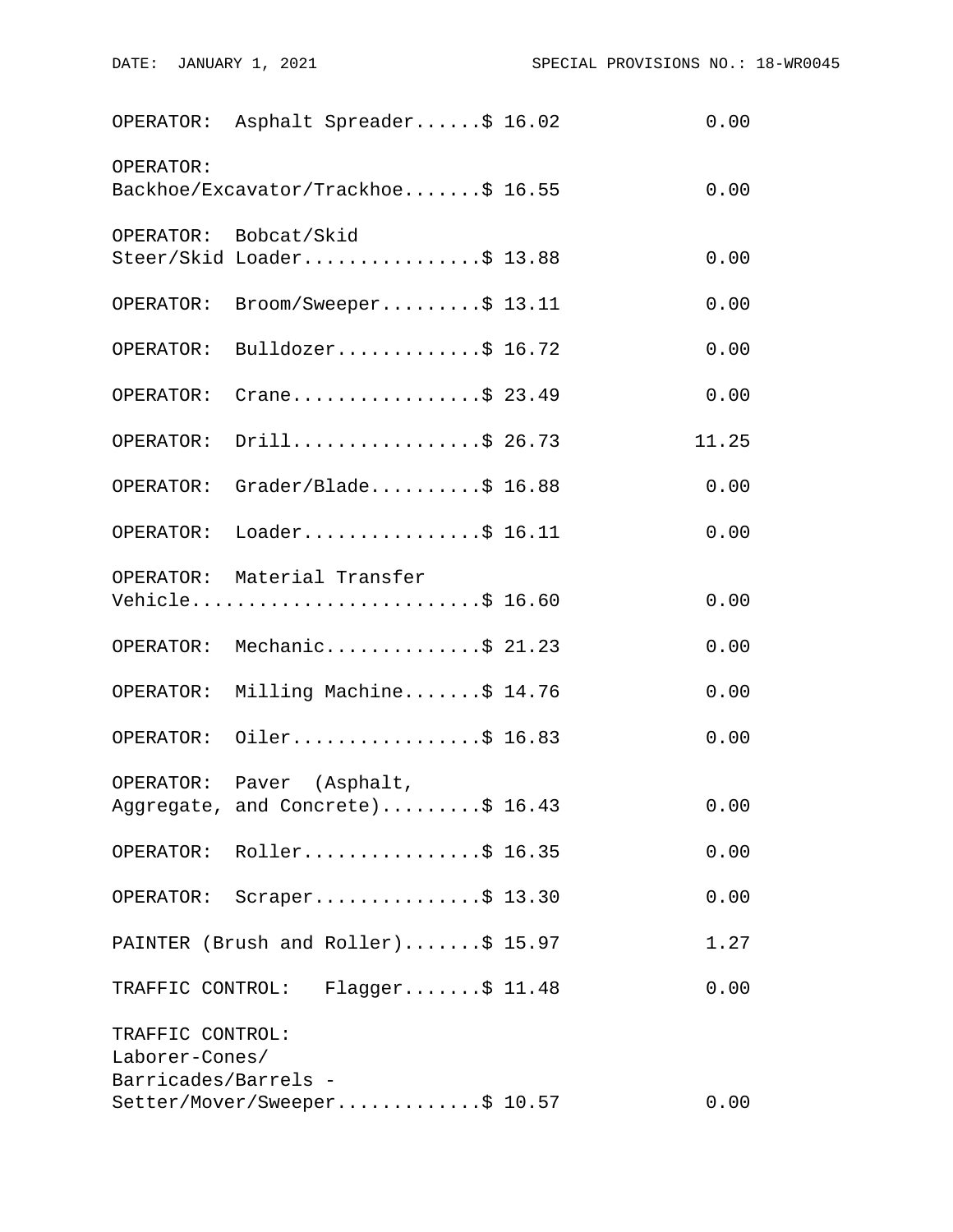|               | TRUCK DRIVER: Dump Truck\$ 14.53               | 0.00 |
|---------------|------------------------------------------------|------|
| TRUCK DRIVER: | Flatbed Truck $$15.00$                         | 0.00 |
| TRUCK DRIVER: | Lowboy Truck $$17.01$                          | 0.00 |
|               | TRUCK DRIVER: Semi-Trailer<br>$True k$ 5 15.56 | 0.00 |
| TRUCK DRIVER: | Water $Truck$ $$ 13.71$                        | 0.00 |
|               |                                                |      |

WELDERS - Receive rate prescribed for craft performing operation to which welding is incidental.

================================================================

Note: Executive Order (EO) 13706, Establishing Paid Sick Leave for Federal Contractors applies to all contracts subject to the Davis-Bacon Act for which the contract is awarded (and any solicitation was issued) on or after January 1, 2017. If this contract is covered by the EO, the contractor must provide employees with 1 hour of paid sick leave for every 30 hours they work, up to 56 hours of paid sick leave each year. Employees must be permitted to use paid sick leave for their own illness, injury or other health-related needs, including preventive care; to assist a family member (or person who is like family to the employee) who is ill, injured, or has other health-related needs, including preventive care; or for reasons resulting from, or to assist a family member (or person who is like family to the employee) who is a victim of, domestic violence, sexual assault, or stalking. Additional information on contractor requirements and worker protections under the EO is available at www.dol.gov/whd/govcontracts.

Unlisted classifications needed for work not included within the scope of the classifications listed may be added after award only as provided in the labor standards contract clauses (29CFR 5.5 (a) (1) (ii)).

----------------------------------------------------------------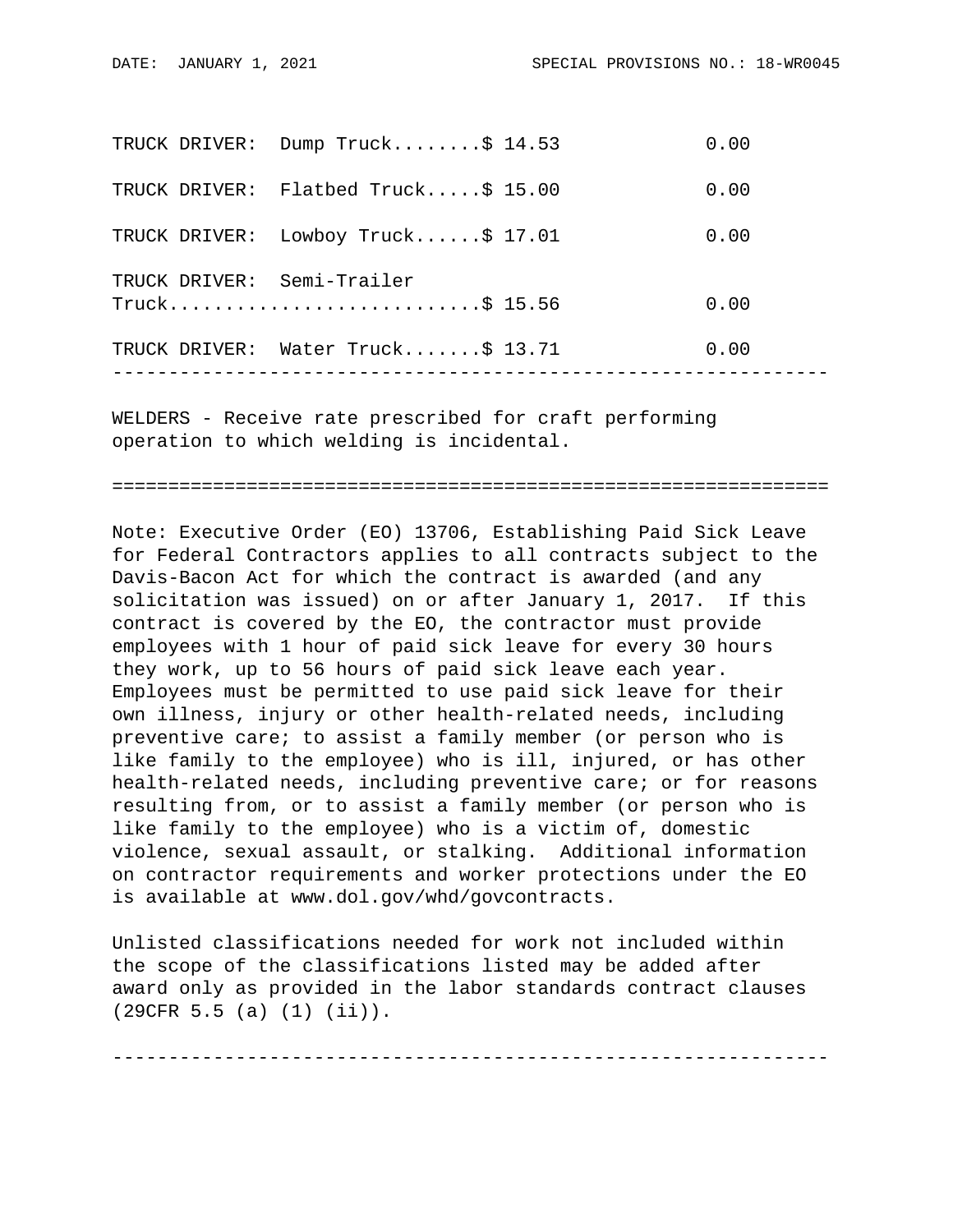The body of each wage determination lists the classification and wage rates that have been found to be prevailing for the cited type(s) of construction in the area covered by the wage determination. The classifications are listed in alphabetical order of ""identifiers"" that indicate whether the particular rate is a union rate (current union negotiated rate for local), a survey rate (weighted average rate) or a union average rate (weighted union average rate).

Union Rate Identifiers

A four-letter classification abbreviation identifier enclosed in dotted lines beginning with characters other than ""SU"" or ""UAVG"" denotes that the union classification and rate were prevailing for that classification in the survey. Example: PLUM0198-005 07/01/2014. PLUM is an abbreviation identifier of the union which prevailed in the survey for this classification, which in this example would be Plumbers. 0198 indicates the local union number or district council number where applicable, i.e., Plumbers Local 0198. The next number, 005 in the example, is an internal number used in processing the wage determination. 07/01/2014 is the effective date of the most current negotiated rate, which in this example is July 1, 2014.

Union prevailing wage rates are updated to reflect all rate changes in the collective bargaining agreement (CBA) governing this classification and rate.

Survey Rate Identifiers

Classifications listed under the ""SU"" identifier indicate that no one rate prevailed for this classification in the survey and the published rate is derived by computing a weighted average rate based on all the rates reported in the survey for that classification. As this weighted average rate includes all rates reported in the survey, it may include both union and non-union rates. Example: SULA2012-007 5/13/2014. SU indicates the rates are survey rates based on a weighted average calculation of rates and are not majority rates. LA indicates the State of Louisiana. 2012 is the year of survey on which these classifications and rates are based. The next number, 007 in the example, is an internal number used in producing the wage determination. 5/13/2014 indicates the survey completion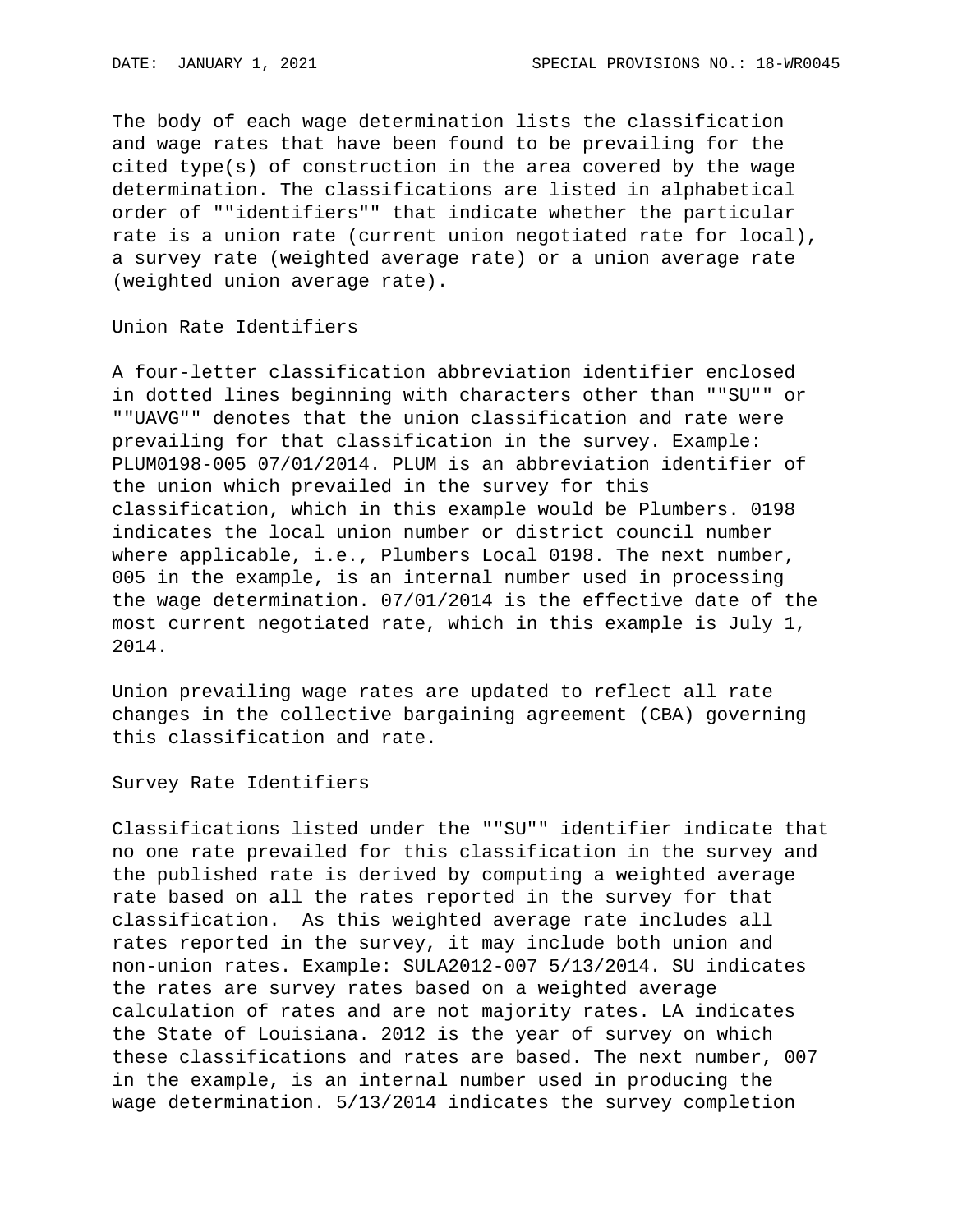date for the classifications and rates under that identifier.

Survey wage rates are not updated and remain in effect until a new survey is conducted.

Union Average Rate Identifiers

Classification(s) listed under the UAVG identifier indicate that no single majority rate prevailed for those classifications; however, 100% of the data reported for the classifications was union data. EXAMPLE: UAVG-OH-0010 08/29/2014. UAVG indicates that the rate is a weighted union average rate. OH indicates the state. The next number, 0010 in the example, is an internal number used in producing the wage determination. 08/29/2014 indicates the survey completion date for the classifications and rates under that identifier.

A UAVG rate will be updated once a year, usually in January of each year, to reflect a weighted average of the current negotiated/CBA rate of the union locals from which the rate is based.

----------------------------------------------------------------

## WAGE DETERMINATION APPEALS PROCESS

1.) Has there been an initial decision in the matter? This can be:

- \* an existing published wage determination
- \* a survey underlying a wage determination
- a Wage and Hour Division letter setting forth a position on a wage determination matter
- \* a conformance (additional classification and rate) ruling

On survey related matters, initial contact, including requests for summaries of surveys, should be with the Wage and Hour Regional Office for the area in which the survey was conducted because those Regional Offices have responsibility for the Davis-Bacon survey program. If the response from this initial contact is not satisfactory, then the process described in 2.) and 3.) should be followed.

With regard to any other matter not yet ripe for the formal